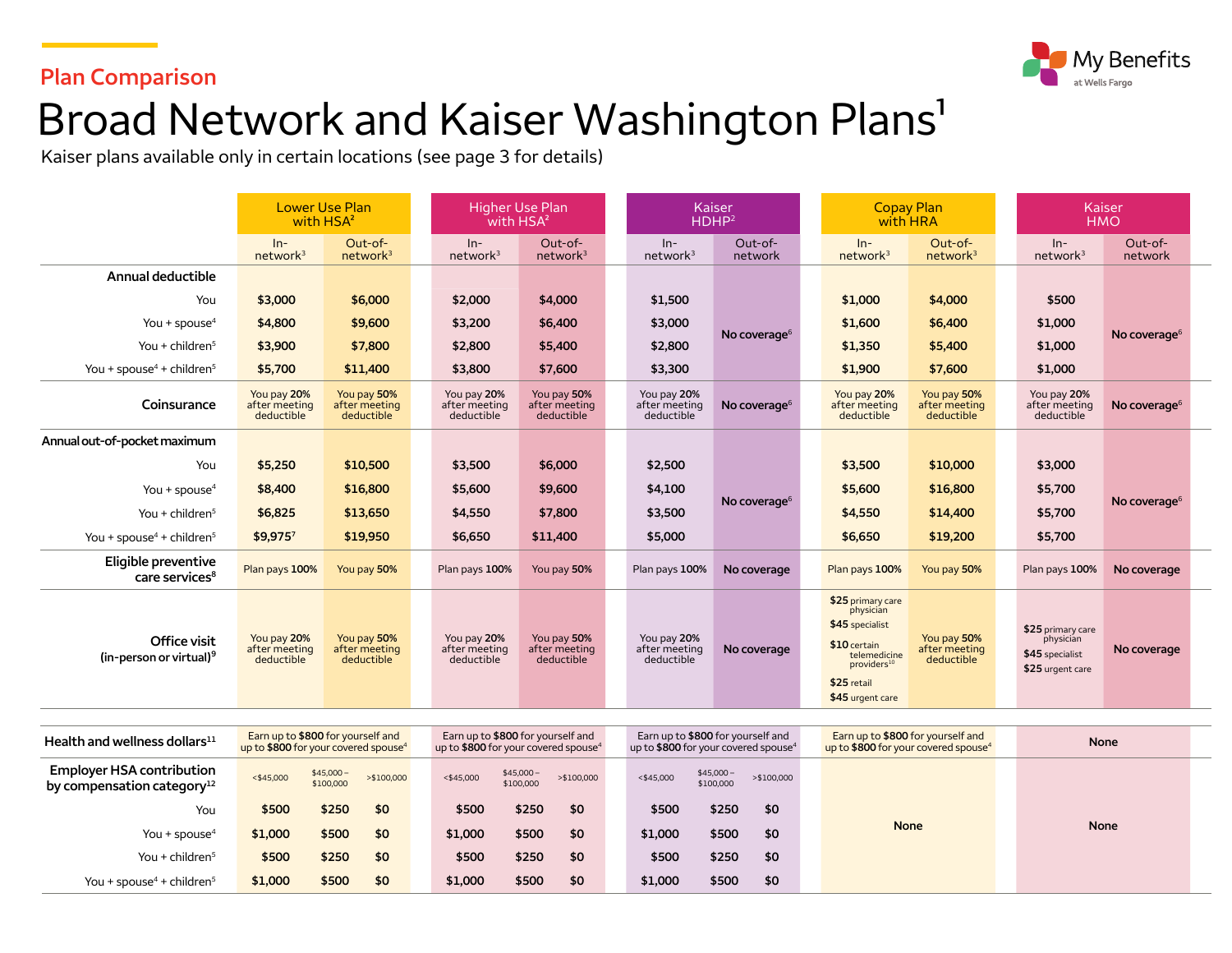# **Plan Comparison**  Prescriptions

|                                            | <b>Lower Use Plan</b><br>with HSA <sup>2</sup>         |                                                         | Higher Use Plan<br>with HSA <sup>2</sup>               |                                                          |  | <b>Kaiser</b><br>HDHP <sup>2</sup>                     |                      |                                                                  | <b>Copay Plan</b><br>with HRA                           |  | <b>Kaiser</b>                                     | <b>HMO</b>         |  |
|--------------------------------------------|--------------------------------------------------------|---------------------------------------------------------|--------------------------------------------------------|----------------------------------------------------------|--|--------------------------------------------------------|----------------------|------------------------------------------------------------------|---------------------------------------------------------|--|---------------------------------------------------|--------------------|--|
|                                            | $In-$<br>network <sup>3</sup>                          | $Out-of-$<br>network <sup>3</sup>                       | $In-$<br>network <sup>3</sup>                          | Out-of-<br>network <sup>3</sup>                          |  | $In-$<br>network <sup>3</sup>                          | $Out-of-$<br>network | $In-$<br>network <sup>3</sup>                                    | Out-of-<br>network <sup>3</sup>                         |  | $ln-$<br>network <sup>3</sup>                     | Out-of-<br>network |  |
| Preventive drugs <sup>13</sup>             | Not subject<br>to deductible                           | <b>Not subject</b><br>to deductible                     | <b>Not subject</b><br>to deductible                    | <b>Not subject</b><br>to deductible                      |  | <b>Not subiect</b><br>to deductible                    |                      | <b>Not subject</b><br>to deductible                              | <b>Not subject</b><br>to deductible                     |  | <b>Not subject</b><br>to deductible               |                    |  |
| Generic (30-day supply)                    | $$10$ copay                                            | Pay in-network                                          | $$10$ copay                                            | Pay in-network                                           |  | Covered in full                                        |                      | $$10$ copay                                                      | Pay in-network                                          |  | Covered in full                                   |                    |  |
| Preferred brand-name<br>(30-day supply)    | $$45$ copay <sup>14, 15</sup>                          | copays + cost<br>difference<br>between<br>full cost and | $$45$ copay <sup>14, 15</sup>                          | $copys + cost$<br>difference<br>between<br>full cost and |  | Covered in full                                        | No coverage          | $$45$ copay <sup>14,15</sup>                                     | copays + cost<br>difference<br>between<br>full cost and |  | Covered in full                                   | No coverage        |  |
| Nonpreferred brand-name<br>(30-day supply) | $$75$ copay <sup>14</sup>                              | network rate                                            | $$75$ copay <sup>14</sup>                              | network rate                                             |  | Covered in full                                        |                      | $$75$ copay <sup>14</sup>                                        | network rate                                            |  | Covered in full                                   |                    |  |
| Specialty                                  | $$150$ copay<br>(90-day supply<br>through Accredo)     | Specialty<br>medications are<br>not covered             | $$150$ copay<br>(90-day supply<br>through Accredo)     | Specialty<br>medications are<br>not covered              |  | Covered in full                                        |                      | $$150$ copay<br>(90-day supply<br>through Accredo) <sup>16</sup> | Specialty<br>medications are<br>not covered             |  | Covered in full                                   |                    |  |
| Non-Preventive drugs <sup>13</sup>         | <b>Full cost until</b><br>deductible<br>reached, then: | <b>Full cost until</b><br>deductible<br>reached, then:  | <b>Full cost until</b><br>deductible<br>reached, then: | <b>Full cost until</b><br>deductible<br>reached, then:   |  | <b>Full cost until</b><br>deductible<br>reached, then: |                      | <b>Not subject</b><br>to deductible                              | <b>Not subject</b><br>to deductible                     |  | <b>Not subiect</b><br>to deductible               |                    |  |
| Generic (30-day supply)                    | $$10$ copay                                            | Pay in-network                                          | $$10$ copay                                            | Pay in-network                                           |  | $$10$ copay                                            |                      | $$10$ copay                                                      | Pay in-network                                          |  | $$10$ copay                                       | No coverage        |  |
| Preferred brand-name<br>(30-day supply)    | $$45$ copay <sup>14, 15</sup>                          | copays + cost<br>difference<br>between                  | $$45$ copay <sup>14, 15</sup>                          | copays + cost<br>difference<br>between                   |  | $$45$ copay                                            | No coverage          | $$45$ copay <sup>14,15</sup>                                     | $copy + cost$<br>difference<br>between                  |  | $$25$ copay                                       |                    |  |
| Nonpreferred brand-name<br>(30-day supply) | $$75$ copay <sup>14</sup>                              | full cost and<br>network rate                           | $$75$ copay <sup>14</sup>                              | full cost and<br>network rate                            |  | $$75$ copay                                            |                      | $$75$ copay <sup>14</sup>                                        | full cost and<br>network rate                           |  | $$75$ copay                                       |                    |  |
| Specialty                                  | $$150$ copay<br>(90-day supply)<br>through Accredo)    | Specialty<br>medications are<br>not covered             | $$150$ copay<br>(90-day supply<br>through Accredo)     | Specialty<br>medications are<br>not covered              |  | Applicable cost<br>share depending<br>on the tier      |                      | $$150$ copay<br>(90-day supply<br>through Accredo) <sup>16</sup> | Specialty<br>medications are<br>not covered             |  | Applicable cost<br>share depending<br>on the tier |                    |  |

### Online tools and resources

Learn to use your benefits year-round with convenient online tools and resources. Manage your health and health care costs, find the right care options and providers, and achieve your personal health and well-being goals. Visit the HR Services & Support site or Teamworks at Home [\(teamworks.wellsfargo.com\)](http://teamworks.wellsfargo.com).